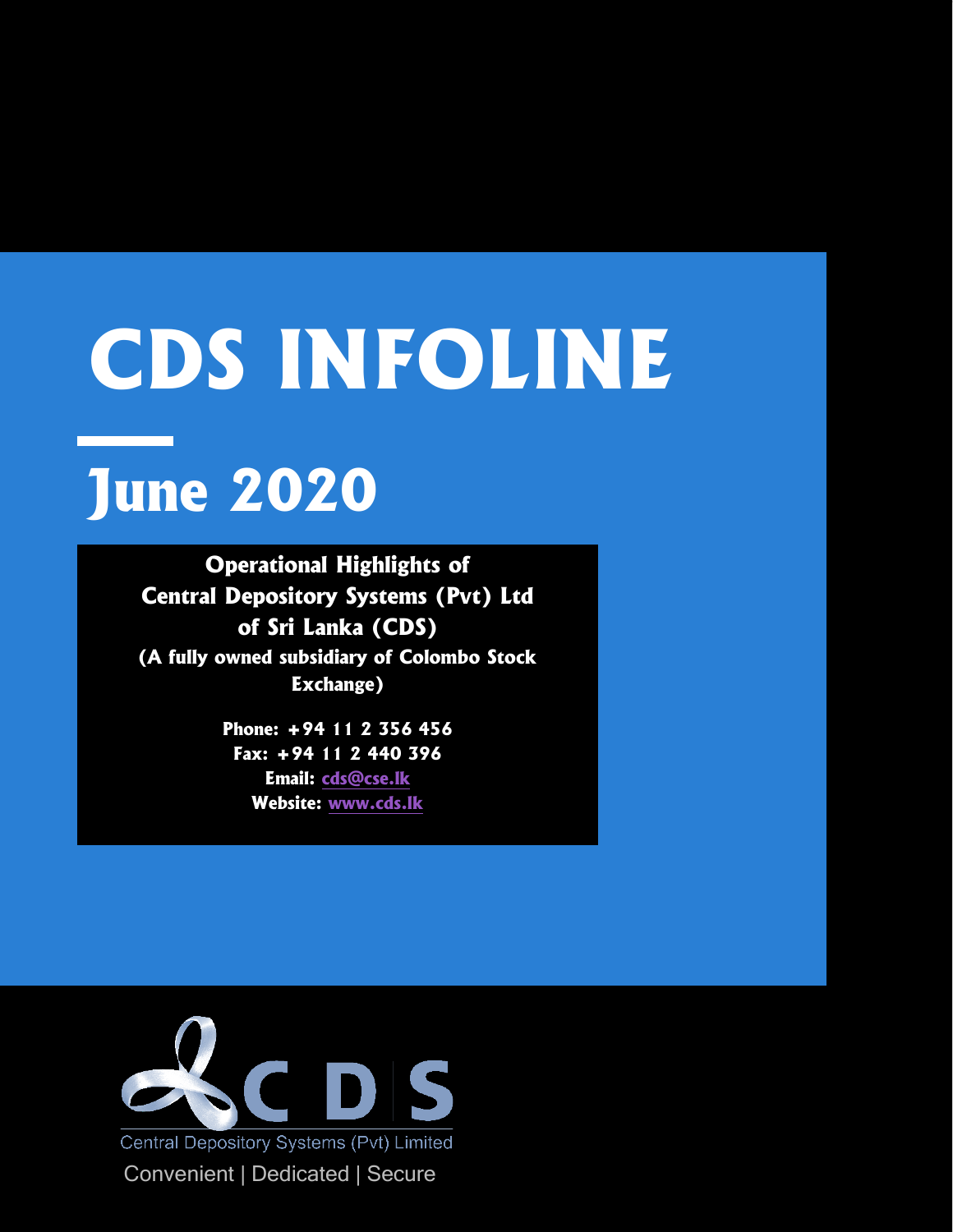

## June 2020 at a Glance

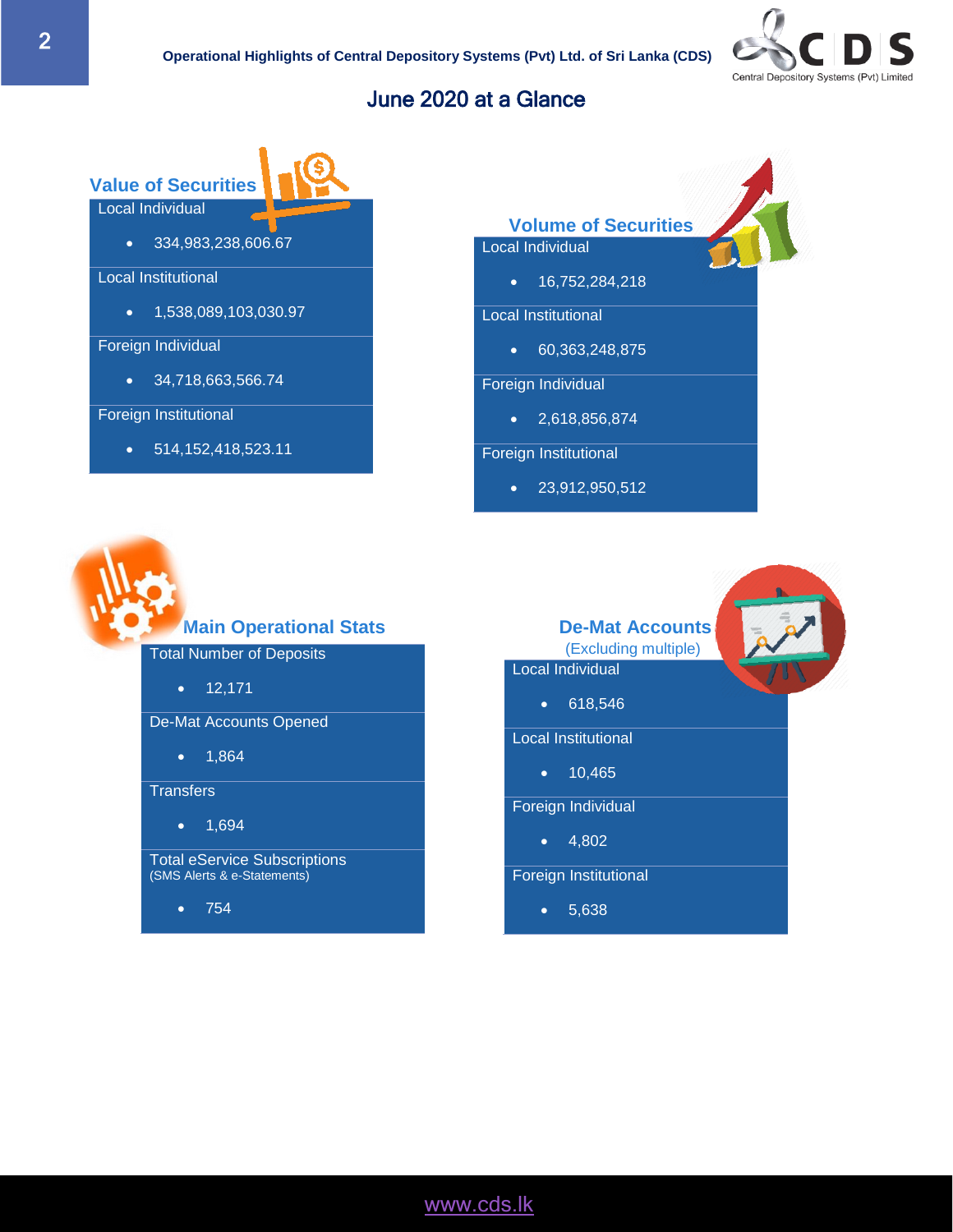

| <b>Major Operations</b>              | <b>Jun-20</b>  | $May-20$    | <b>Apr-20</b> | <b>Mar-20</b> | <b>Feb-20</b> | $Jan-20$ | $Jun-19$    |
|--------------------------------------|----------------|-------------|---------------|---------------|---------------|----------|-------------|
| <b>New Accounts (No.)</b>            | 1,864          | 909         | 0             | 372           | 2,078         | 980      | 607         |
| <b>Deposits (No.)</b>                | $*12,171$      | 2,159       | $\mathbf 0$   | 7,608         | 507           | 453      | 3,839       |
| <b>Withdrawals (No.)</b>             | $\overline{2}$ | $\mathbf 0$ | $\mathbf 0$   | $\mathbf 0$   | 0             | 0        | $\mathbf 0$ |
| <b>Transfers (No.)</b>               | 1,694          | 341         | $\mathbf 0$   | 648           | 1,615         | 3,045    | 2,187       |
| <b>Trades (No.) - Equity</b>         | 201,301        | 138,473     | 0             | 76,943        | 79,992        | 97,094   | 54,926      |
| <b>Trades (No.)-Closed End Funds</b> | 12             | 15          | $\mathbf 0$   | 3             | 24            | 46       | 12          |
| Market Days (No.)                    | 21             | 14          | 0             | 10            | 18            | 20       | 19          |
| <b>Listed Companies (No.)</b>        | 289            | 289         | 289           | 289           | 290           | 289      | 291         |
| Participants (No.)                   | 44             | 44          | 44            | 44            | 44            | 44       | 45          |

#### • **Operational Highlights**

**\***Deposits in Jun 2020 include 12,017 direct deposits made due to Subdivisions, Right Issues, Initial public Offers and Capitalization of Reserves.

|                          | e-Services Enrollment                                 |        |            | As at 30 <sup>th</sup> June 2020 |            | <b>Jun 2020</b> |                   | As at 31 <sup>st</sup> May 2020      |         |                |
|--------------------------|-------------------------------------------------------|--------|------------|----------------------------------|------------|-----------------|-------------------|--------------------------------------|---------|----------------|
|                          | <b>SMS</b>                                            |        |            |                                  | 12,016     |                 | 66                | 11,950                               |         |                |
|                          | e-Statements                                          |        |            |                                  | 37,625     |                 | 688               | 36,937                               |         |                |
| <b>Annual Comparison</b> |                                                       |        |            |                                  |            |                 | <b>CUMALATIVE</b> |                                      |         |                |
|                          |                                                       |        |            |                                  |            |                 |                   |                                      |         | <b>JAN-JUN</b> |
|                          | Comparative analysis on monthly basis as a percentage |        |            |                                  |            |                 |                   |                                      | 2020    | 2019           |
|                          |                                                       | Jun    | <b>May</b> | Apr                              | <b>Mar</b> | Feb             |                   | <b>New Accounts (No.)</b>            | 6,203   | 4,296          |
|                          |                                                       | 20     | 20         | 20                               | 20         | 20              |                   | Deposits (No.)                       | 22,898  | 85,959         |
|                          | <b>New Accounts (No.)</b>                             | 105.06 | 144.35     | $-100.00$                        | $-82.10$   | 112.04          |                   | <b>Withdrawals (No.)</b>             | 2       | 6              |
|                          | Deposits (No.)                                        | 463.73 | $-71.62$   | $-100.00$                        | 1,400.59   | 11.92           |                   | <b>Transfers (No.)</b>               | 7,343   | 9,673          |
|                          |                                                       |        |            |                                  |            |                 |                   | <b>Trades (No.) - Equity</b>         | 593,803 | 369,354        |
|                          | Trades (No.) - Equity                                 | 45.37  | 79.97      | $-100.00$                        | $-3.81$    | $-17.61$        |                   | <b>Trades (No.)-Closed End Funds</b> | 100     | 90             |

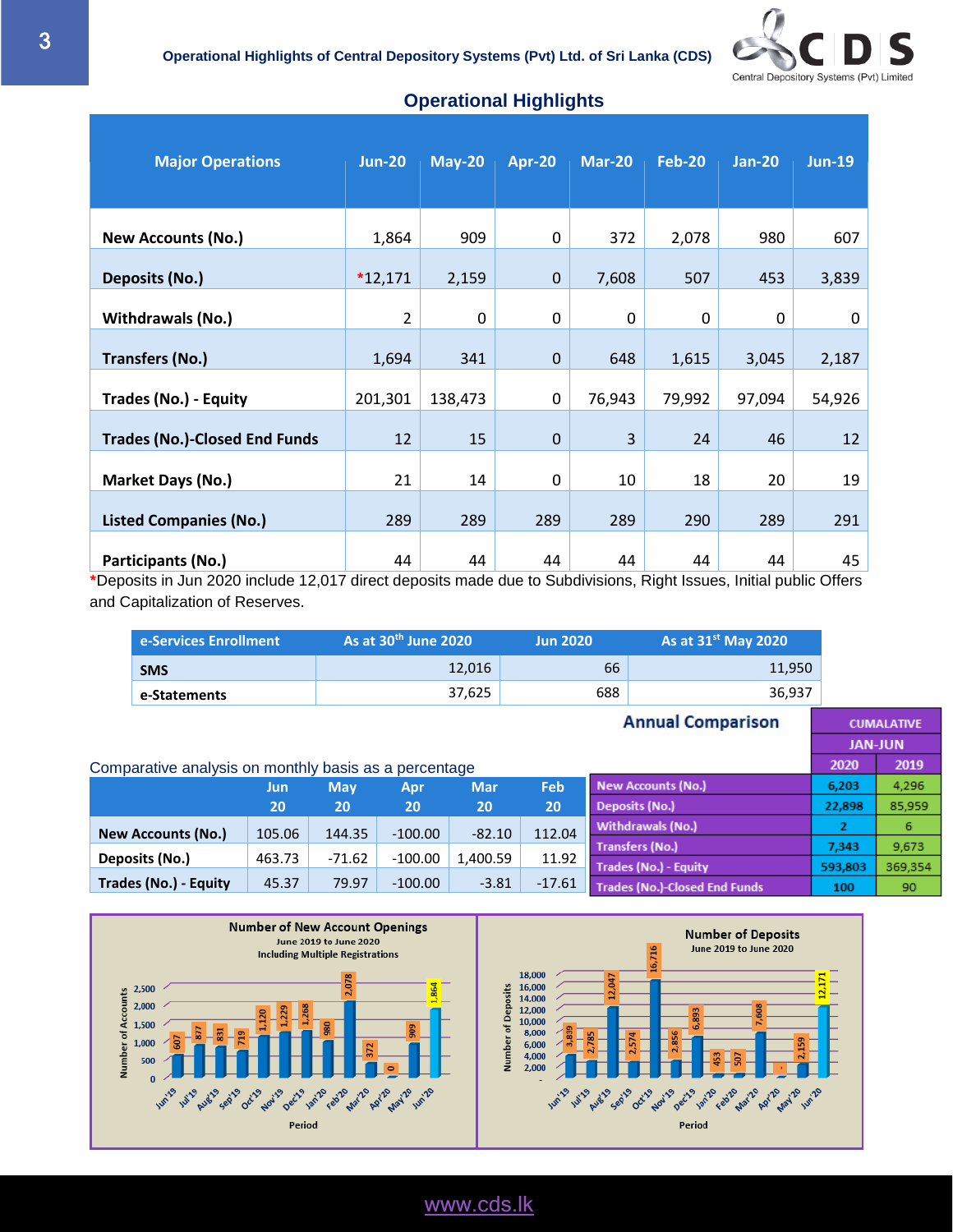

#### **Number of CDS Accounts by Investor Category**

|                                                                         | $Jun-20$ | $M$ ay-20 | Apr-20  | Mar-20  | Feb-20  | $Jan-20$ | $Jun-19$ |
|-------------------------------------------------------------------------|----------|-----------|---------|---------|---------|----------|----------|
| Local Individuals (No.)                                                 | 618,546  | 617,187   | 616,544 | 616,544 | 616,305 | 614.504  | 610,378  |
| Foreign Individuals (No.)                                               | 4,802    | 4,798     | 4,794   | 4,794   | 4,788   | 4,774    | 4,729    |
| <b>Local Companies (No.)</b>                                            | 10,465   | 10,423    | 10.405  | 10,405  | 10.384  | 10,352   | 10,107   |
| <b>Foreign Companies (No.)</b>                                          | 5,638    | 5,618     | 5,612   | 5,612   | 5,612   | 5,602    | 5,516    |
| <b>Total</b><br><b>Excluding Multiple Registrations</b>                 | 639,451  | 638,026   | 637,355 | 637,355 | 637.089 | 635,232  | 630,730  |
| <b>Total De-Mat Accounts</b><br><b>Including Multiple Registrations</b> | 841,260  | 839,396   | 838,487 | 838,487 | 838,115 | 836,037  | 829,012  |

#### De-Mat Account Categories as a Percentage against Total Registrations Excluding Multiple Registrations (%)

|                                                         | $Jun-20$ | $Mav-20$ | Apr-20 | Mar-20 | <b>Feb-20</b> | $Jan-20$ | <b>Jun-19</b> |
|---------------------------------------------------------|----------|----------|--------|--------|---------------|----------|---------------|
| Local Individuals (No.)                                 | 96.73    | 96.73    | 96.73  | 96.73  | 96.74         | 96.74    | 96.77         |
| Foreign Individuals (No.)                               | 0.75     | 0.75     | 0.75   | 0.75   | 0.75          | 0.75     | 0.75          |
| Local Companies (No.)                                   | 1.64     | 1.63     | 1.63   | 1.63   | 1.63          | 1.63     | 1.60          |
| <b>Foreign Companies (No.)</b>                          | 0.88     | 0.88     | 0.88   | 0.88   | 0.88          | 0.88     | 0.87          |
| <b>Total</b><br><b>Excluding Multiple Registrations</b> | 100.00   | 100.00   | 100.00 | 100.00 | 100.00        | 100.00   | 100.00        |

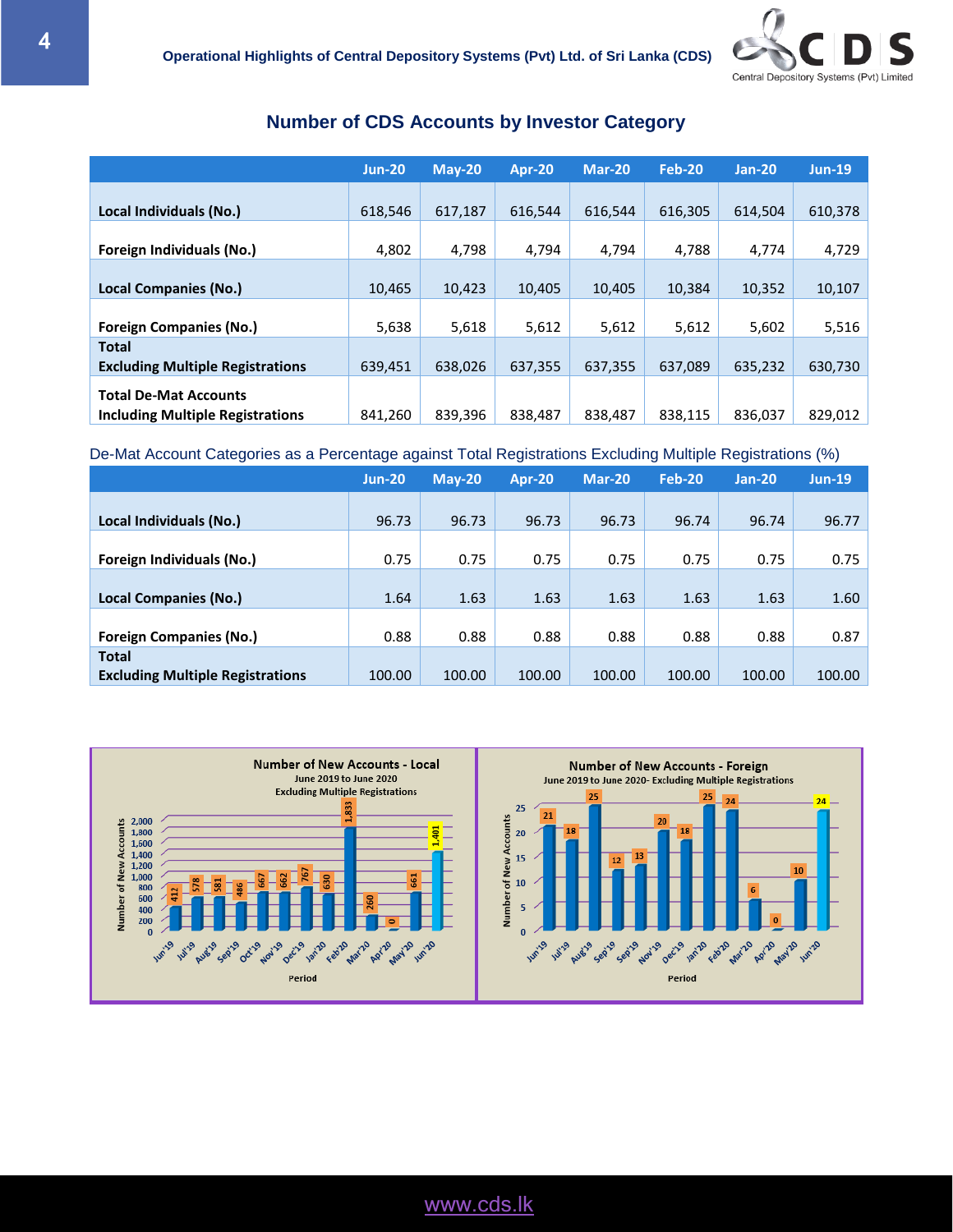

| <b>Securities Held in Custody</b><br>(Nos.) | $Jun-20$        | $M$ ay-20       | Apr-20         | Mar-20         | $Jun-19$       |
|---------------------------------------------|-----------------|-----------------|----------------|----------------|----------------|
| <b>Domestic</b>                             | 77,115,533,093  | 77,265,135,676  | 72,657,575,855 | 72,657,575,855 | 73,493,839,234 |
| Foreign                                     | 26,531,807,386  | 26,675,287,990  | 26,820,602,732 | 26,820,602,732 | 24,190,096,454 |
| <b>Total</b>                                | 103,647,340,479 | 103,940,423,666 | 99,478,178,587 | 99,478,178,587 | 97,683,935,688 |

#### **Value & Quantity of the Securities held in the CDS**

| <b>Comparative Analysis on</b><br><b>Fluctuations (Change)</b> | $Jun-20$  | $M$ ay-20 | Apr-20 |
|----------------------------------------------------------------|-----------|-----------|--------|
| <b>Domestic</b>                                                | $-0.194%$ | 6.341%    | 0.000% |
| Foreign                                                        | $-0.538%$ | $-0.542%$ | 0.000% |
| <b>Total</b>                                                   | $-0.282%$ | 4.486%    | 0.000% |

| <b>Securities Held in Custody</b><br>(Rs.) | $Jun-20$          | $May-20$          | Apr-20            | $Mar-20$          | $Jun-19$          |
|--------------------------------------------|-------------------|-------------------|-------------------|-------------------|-------------------|
| <b>Domestic</b>                            | 1,873,072,341,638 | 1,825,323,027,241 | 1,706,925,211,511 | 1,706,925,211,511 | 1,947,720,407,517 |
| Foreign                                    | 548,871,082,090   | 517,100,656,751   | 489,674,255,111   | 489,674,255,111   | 603,765,207,892   |
| <b>Total</b>                               | 2,421,943,423,727 | 2,342,423,683,992 | 2,196,599,466,623 | 2,196,599,466,623 | 2,551,485,615,409 |

| <b>Comparative Analysis on</b><br><b>Fluctuations (Change)</b> | $Jun-20$ | $M$ ay-20 | Apr-20    |
|----------------------------------------------------------------|----------|-----------|-----------|
| <b>Domestic</b>                                                | 2.616%   | 6.936%    | $0.000\%$ |
| Foreign                                                        | 6.144%   | 5.601%    | 0.000%    |
| <b>Total</b>                                                   | 3.395%   | 6.639%    | $0.000\%$ |



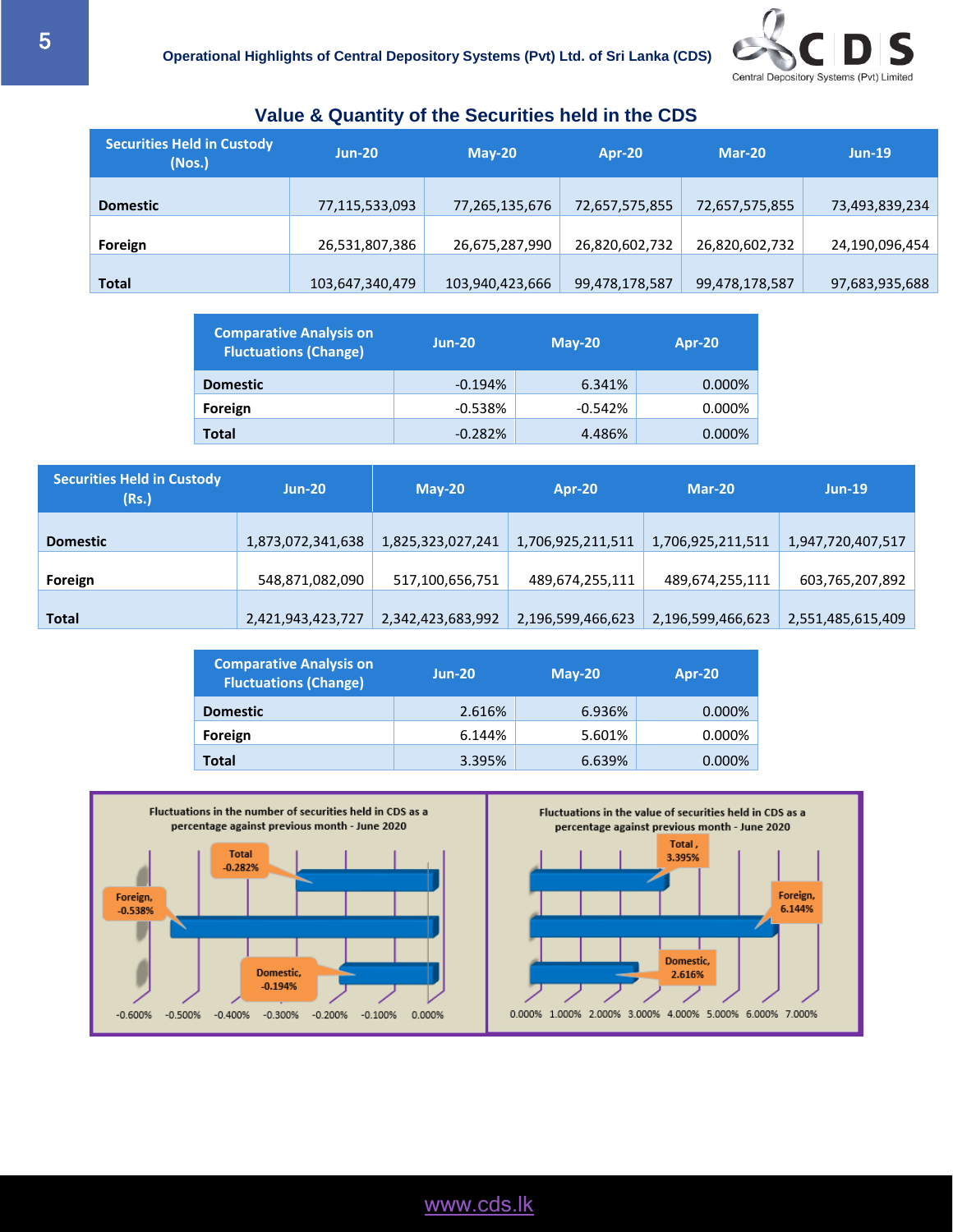

#### **Value & Quantity of the Securities held in the CDS by Investor Category June 2020**

| <b>Investor Category</b> | <b>Equity Holding</b> | <b>Corporate Debt Holding</b> | <b>Total Holding</b> |
|--------------------------|-----------------------|-------------------------------|----------------------|
| Local Individual         | 16,509,148,138        | 243,136,080                   | 16,752,284,218       |
| <b>Local Company</b>     | 58,002,416,479        | 2,360,832,396                 | 60,363,248,875       |
| <b>Foreign Company</b>   | 23,906,547,912        | 6,402,600                     | 23,912,950,512       |
| Foreign Individual       | 2,615,660,861         | 3,196,013                     | 2,618,856,874        |
| <b>Total</b>             | 101,033,773,390       | 2,613,567,089                 | 103,647,340,479      |

| <b>Investor Category</b> | <b>Equity Value</b>  | <b>Corporate Debt Value</b> | <b>Total Value</b>   |
|--------------------------|----------------------|-----------------------------|----------------------|
|                          |                      |                             |                      |
| <b>Local Individual</b>  | 310,969,498,997.40   | 24,013,739,609.27           | 334,983,238,606.67   |
| <b>Local Company</b>     | 1,302,894,484,859.10 | 235,194,618,171.87          | 1,538,089,103,030.97 |
|                          |                      |                             |                      |
| <b>Foreign Company</b>   | 513,522,959,428.70   | 629,459,094.41              | 514,152,418,523.11   |
| Foreign Individual       | 34,399,022,387.60    | 319,641,179.14              | 34,718,663,566.74    |
|                          |                      |                             |                      |
| <b>Total</b>             | 2,161,785,965,672.80 | 260,157,458,054.69          | 2,421,943,423,727.49 |

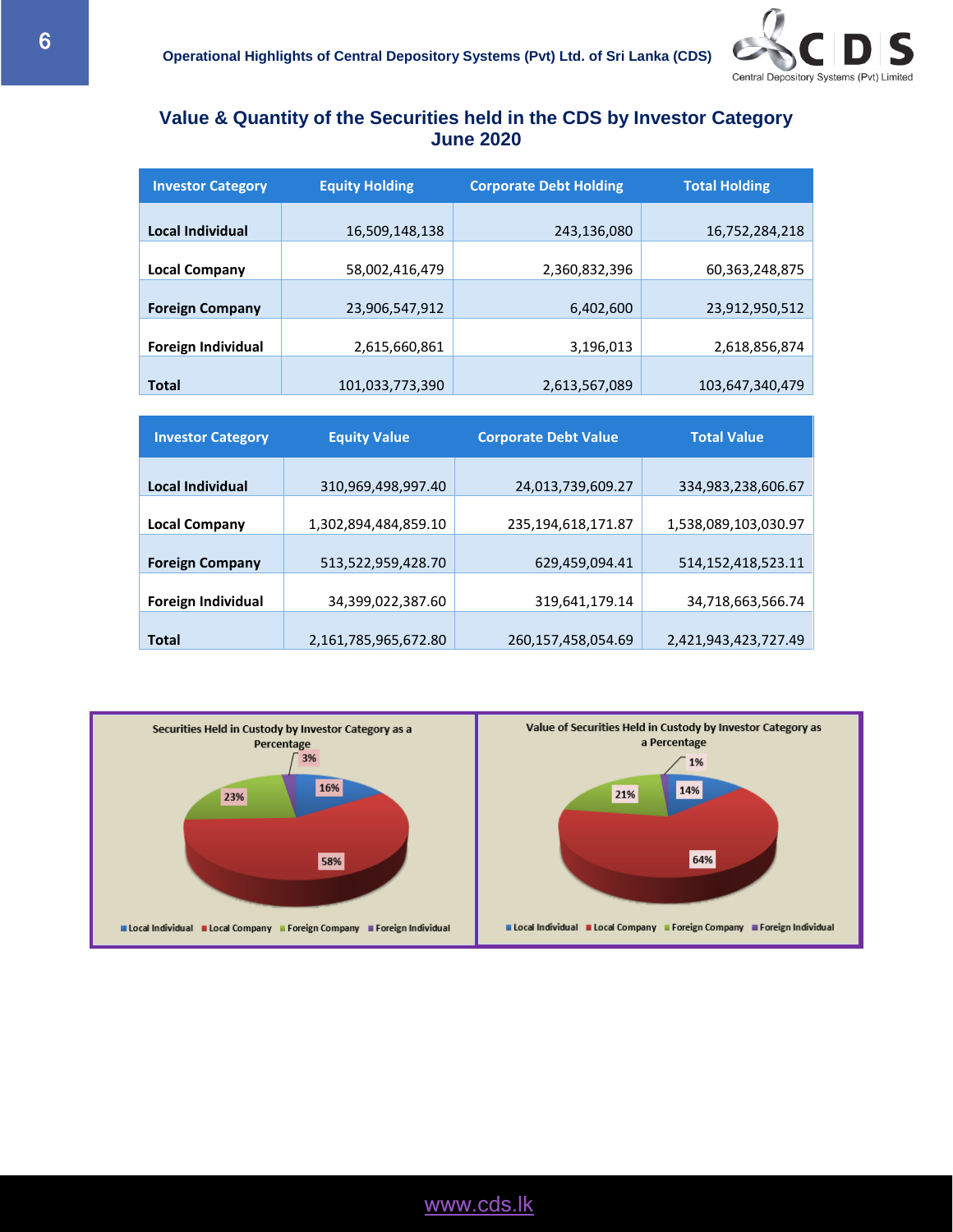## **Holdings in CDS as at 30 th June 2020**

| <b>Holdings</b>     | <b>Equity</b>        | <b>Corporate Debt</b> | <b>Total</b>         |
|---------------------|----------------------|-----------------------|----------------------|
|                     |                      |                       |                      |
| <b>Domestic</b>     | 74,511,564,617       | 2,603,968,476         | 77,115,533,093       |
|                     |                      |                       |                      |
| Foreign             | 26,522,208,773       | 9,598,613             | 26,531,807,386       |
|                     |                      |                       |                      |
|                     |                      |                       |                      |
| <b>Market Value</b> | <b>Equity</b>        | <b>Corporate Debt</b> | <b>Total</b>         |
|                     |                      |                       |                      |
| <b>Domestic</b>     | 1,613,863,983,856.50 | 259,208,357,781.14    | 1,873,072,341,637.64 |
|                     |                      |                       |                      |
| Foreign             | 547,921,981,816.30   | 949,100,273.55        | 548,871,082,089.85   |

|                   | <b>Quantity</b> | <b>Market Value (LKR)</b> |
|-------------------|-----------------|---------------------------|
| <b>Equity</b>     | 101,033,773,390 | 2,161,785,965,672.80      |
|                   |                 |                           |
| <b>Debentures</b> | 2,613,567,089   | 260,157,458,054.69        |



#### De-Mat Percentages of Securities

DE-MAT PERCENTAGE FOR EQUITY 97.1% DE-MAT PERCENTAGE FOR CORPORATE DEBT 99.8%